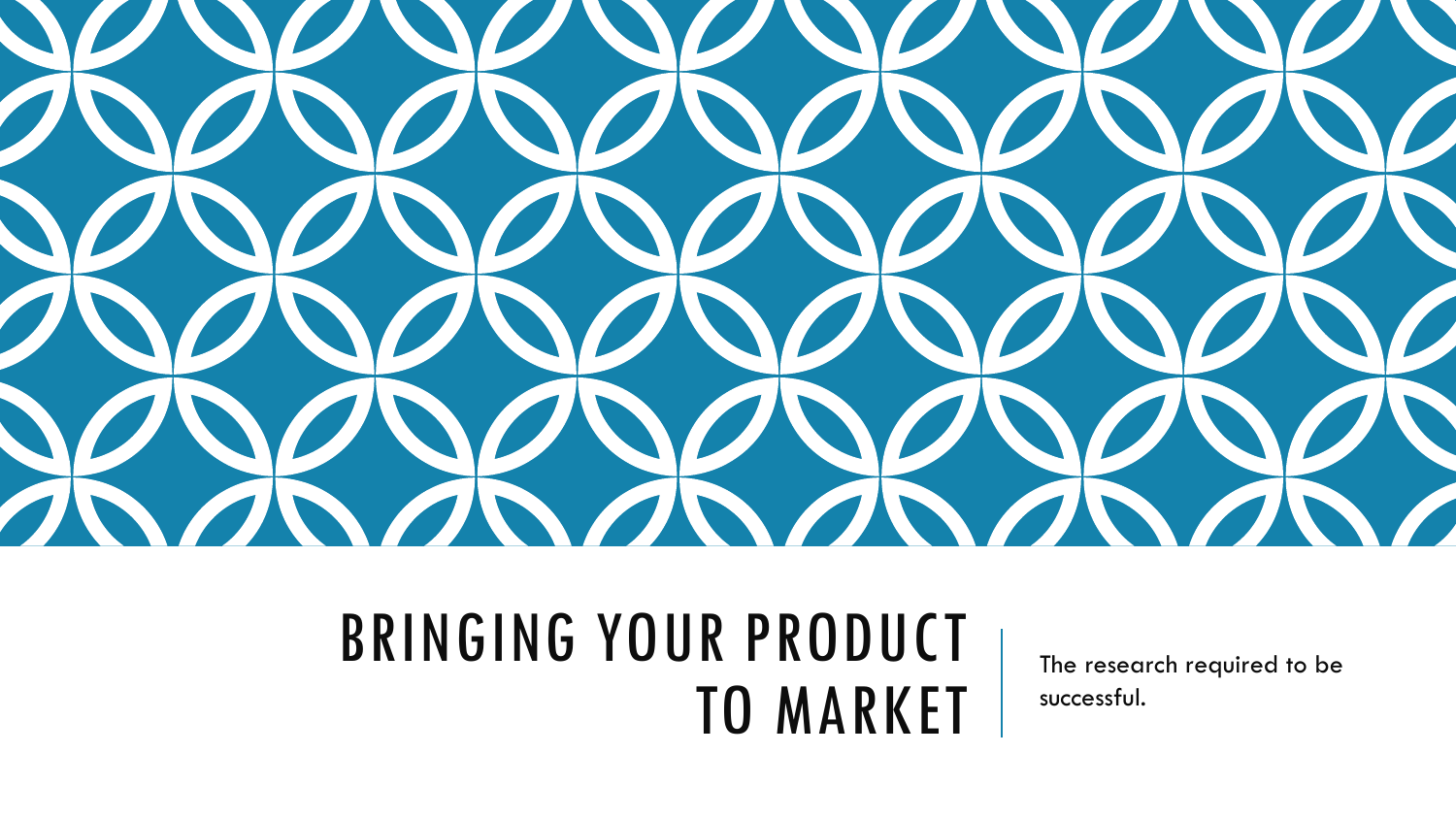# AGENDA

| <b>Primary Market Research</b> |  |
|--------------------------------|--|
| <b>Market Assessment</b>       |  |
| <b>Customer Demographics</b>   |  |
| <b>Pricing and Placement</b>   |  |
| <b>Bring it to market</b>      |  |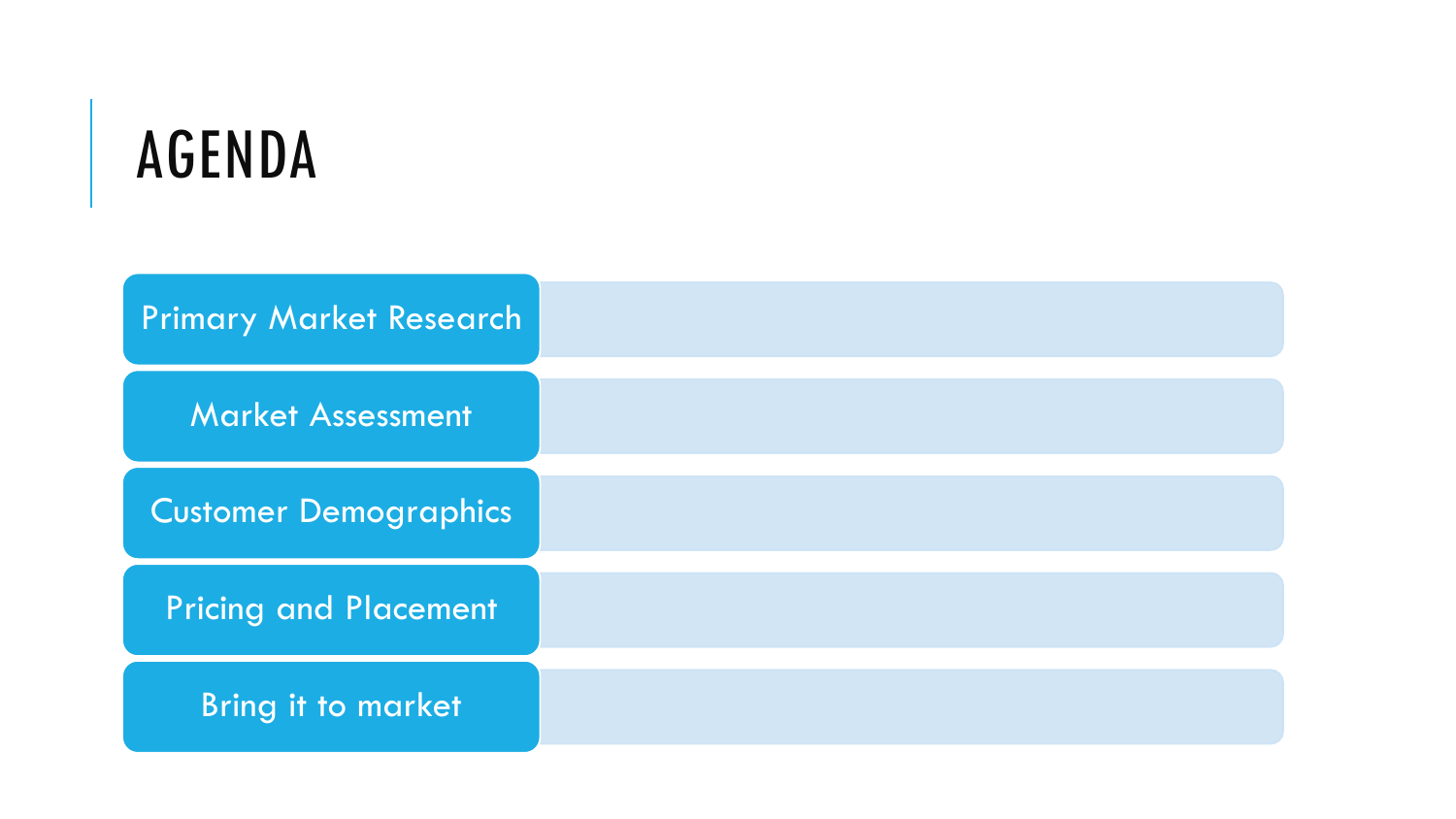### ABOUT ME

### Have worked in Local Food for over 15 years

Work with Local Food Co-ops Across Ontario

Small Farm Owner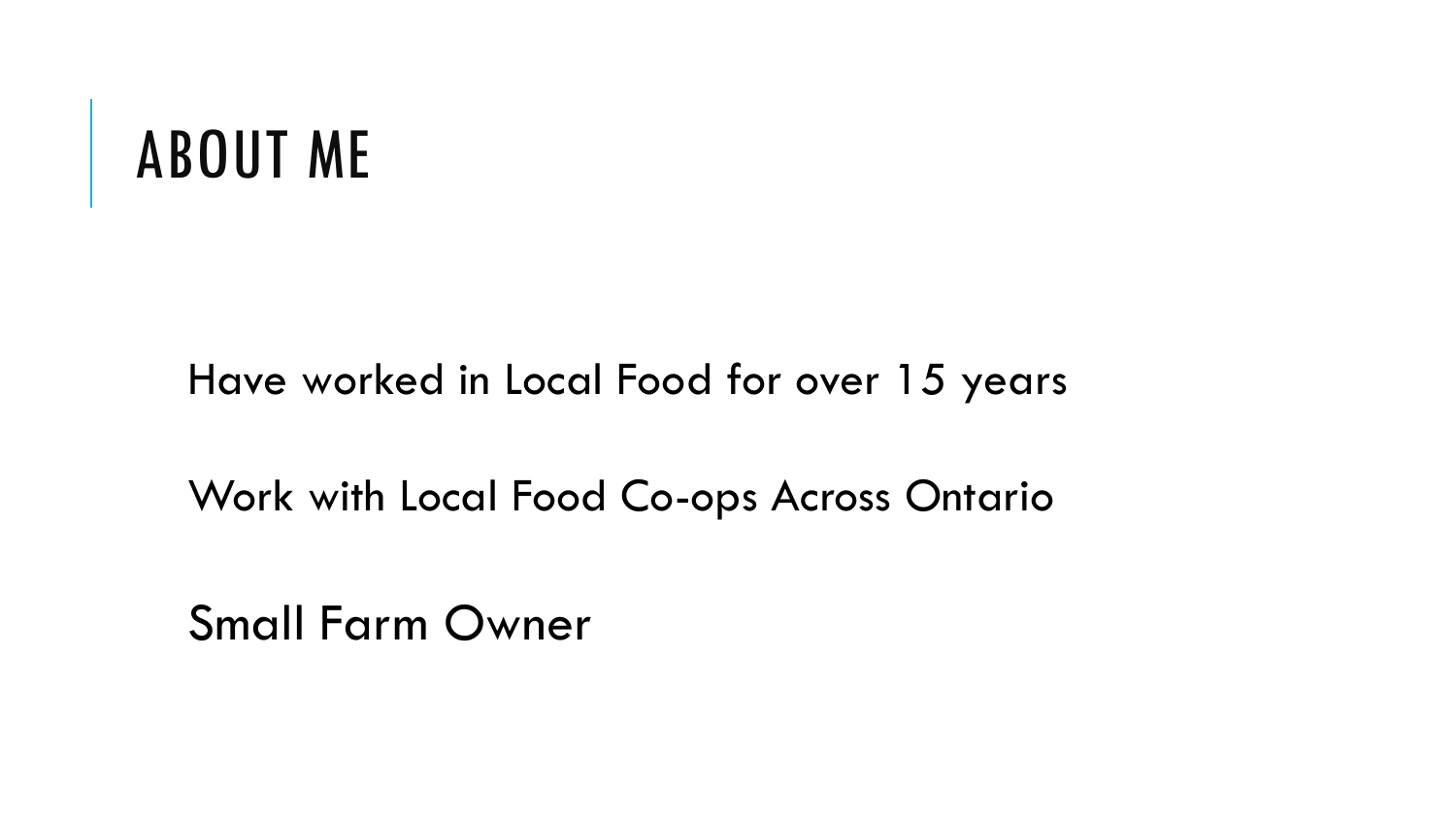### DISCLOSURE

### Will Not be Talking about Online Sales or Social Media Seek the Pros for that

We don't have to all agree

Participate and Share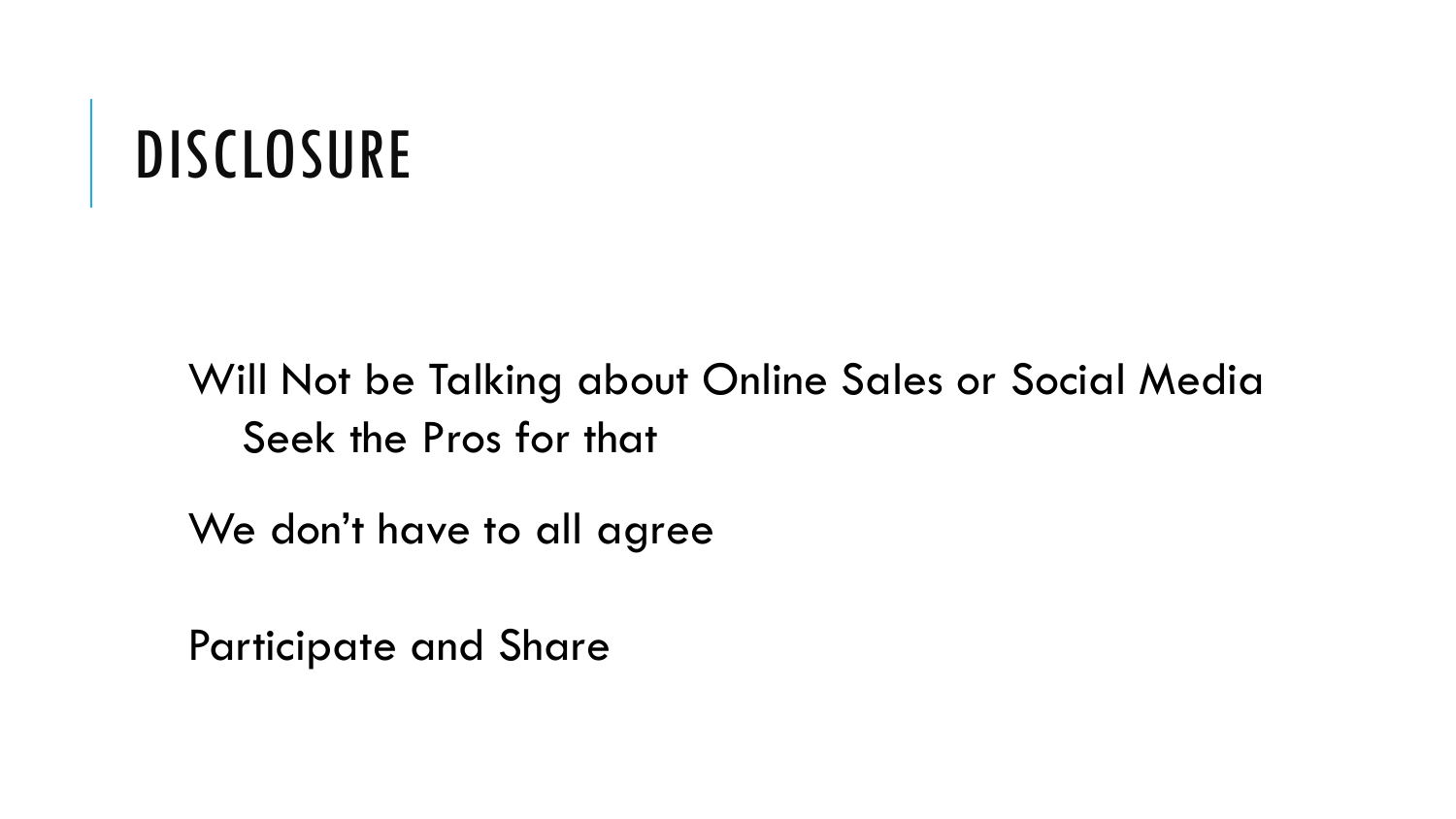## BUSINESS PLAN BASICS

### • **Business Overview**

- What is are your products, what services do you offer, where will you sell, how will you create the products or conduct the services you offer
- **Human Resources**
- **Operational Plan**
- **Market Research**
- **Financial Plan**
	- Start Up Cost
	- Monthly Cash flow
	- Projected Income
	- Balance Sheet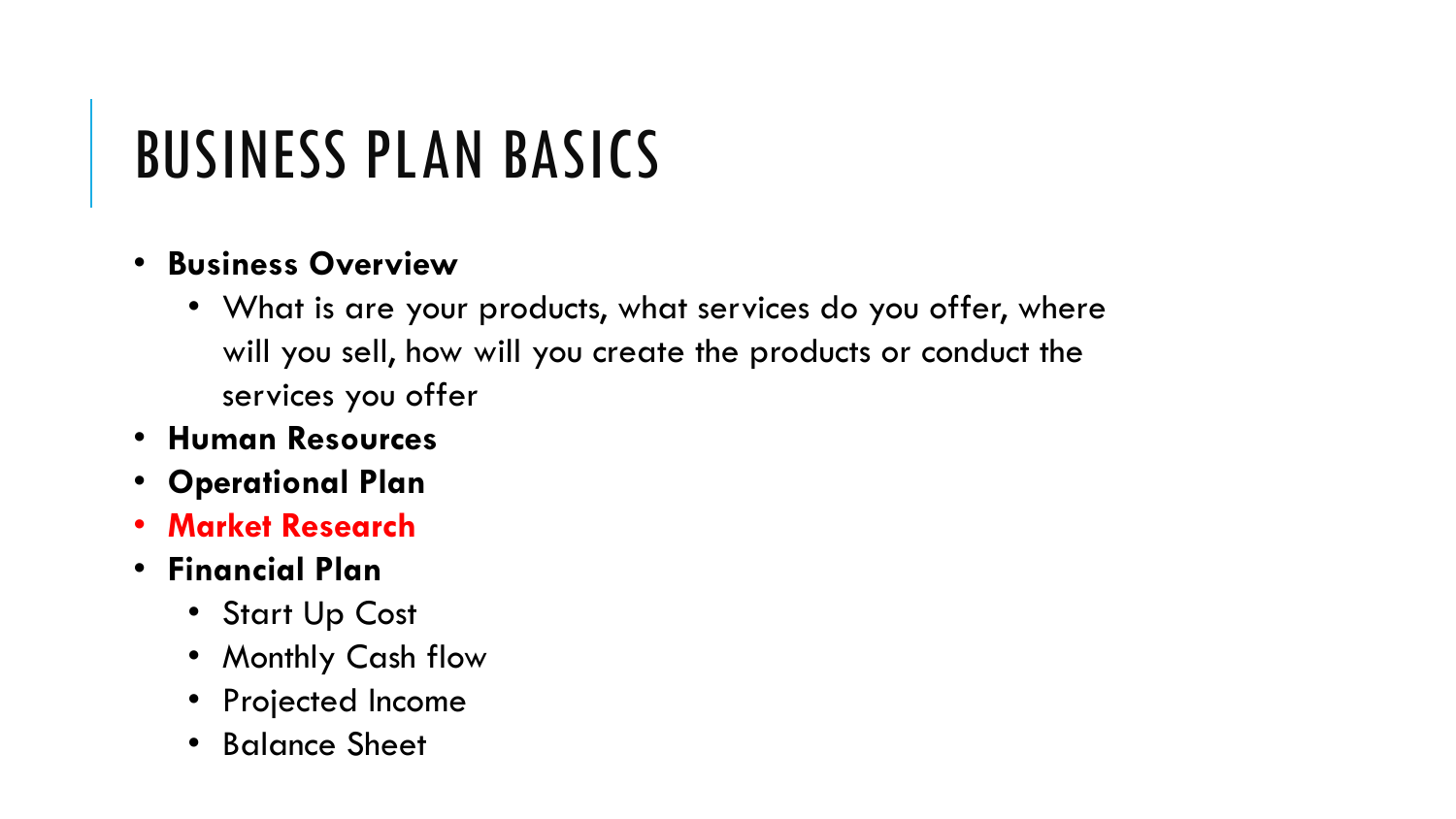# MARKET RESEARCH

**Why Bother?** 

#### **Your time is valuable**

• Doing market research can identify if your product idea is feasible

#### **You deserve to be successful**

• Doing market research will allow you to identify product development needs to be successful.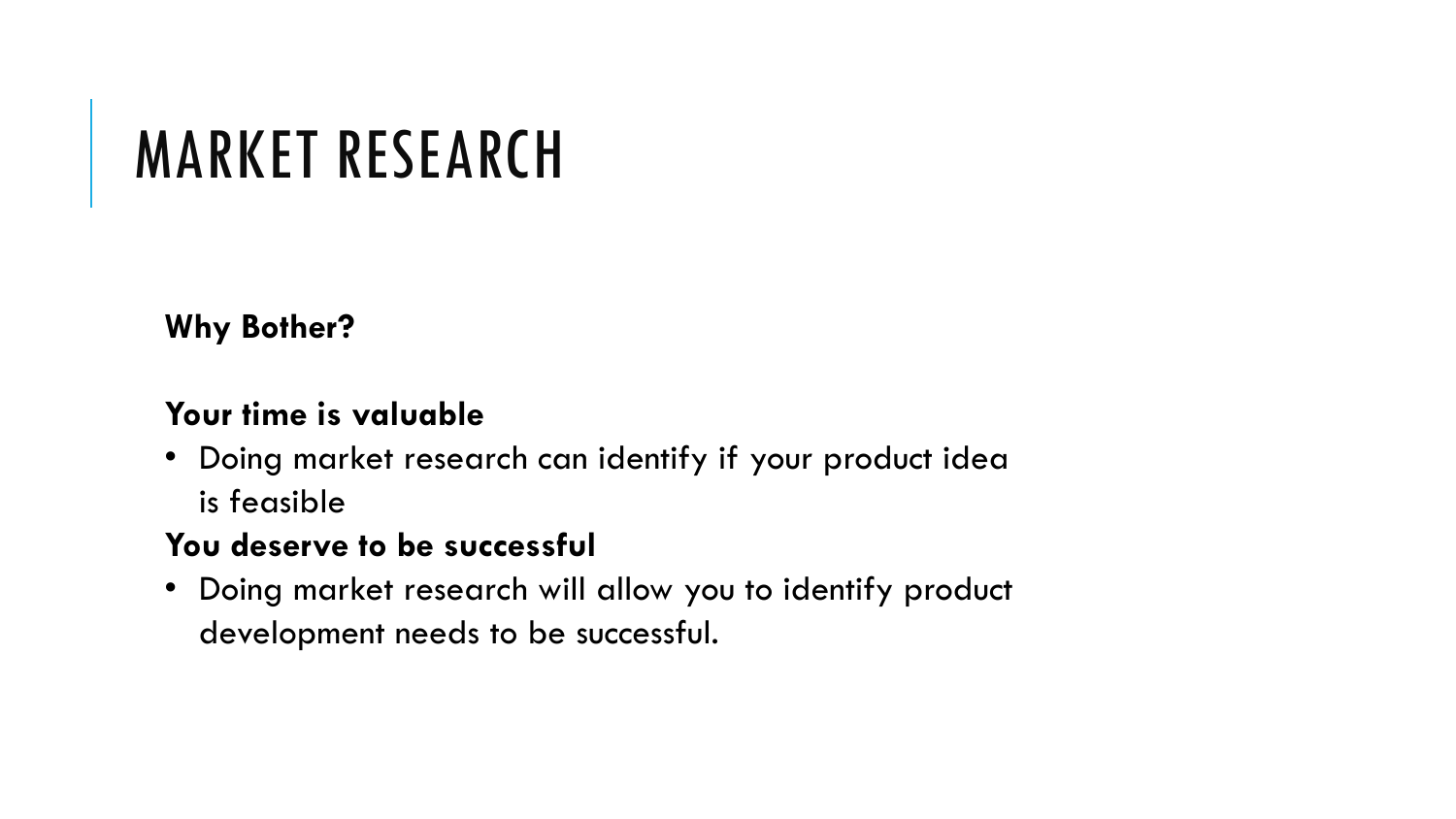## PRIMARY MARKET RESEARCH

### **What do you need to know**

- 1. Who are your potential customers?
- 2. Who is your competition?
- 3. Why do customers purchase from your competition?
- 4. How much do they spend on said item?
- 5. Are they looking for another of the same product? What needs to be different?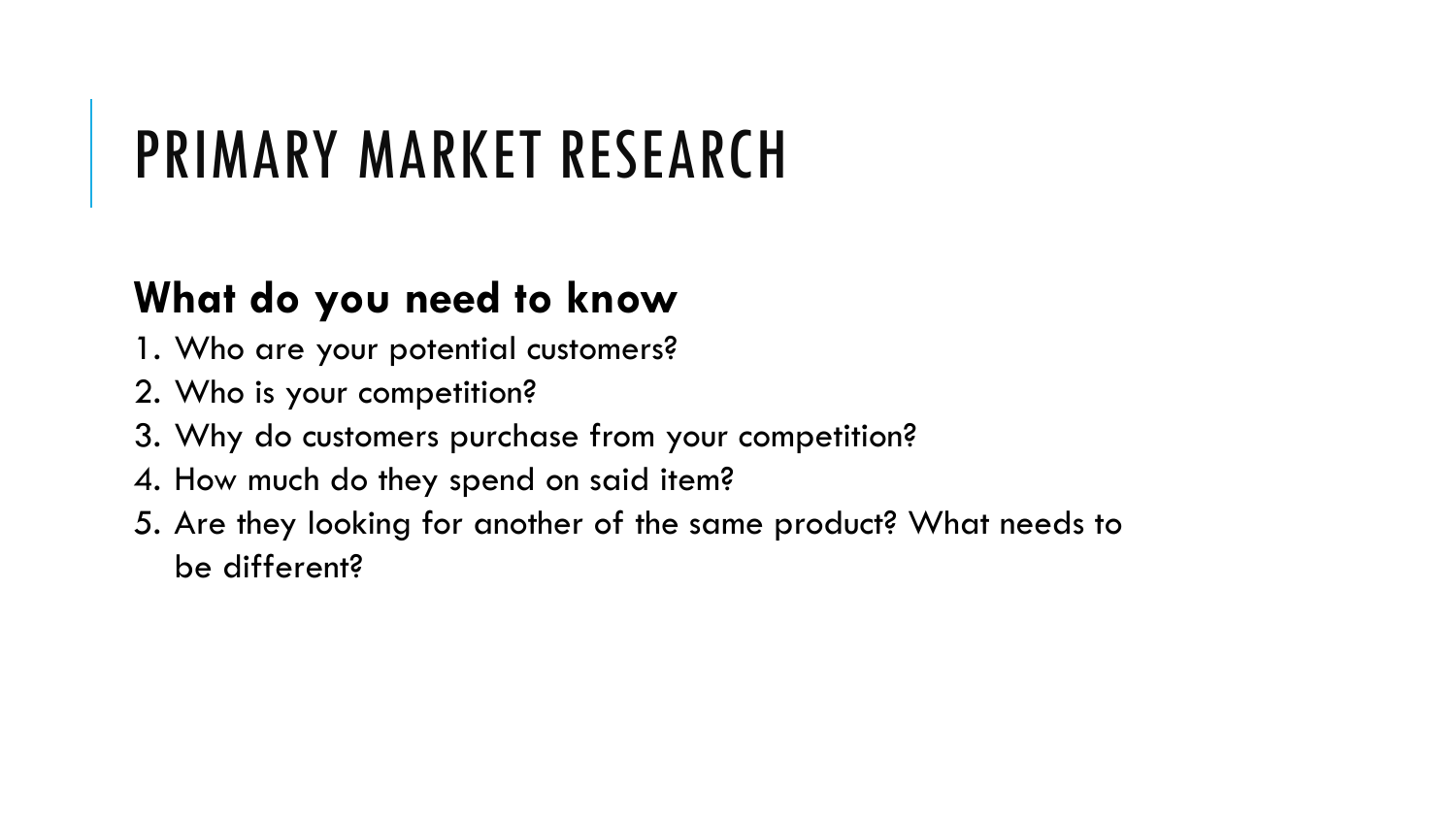# PRIMARY MARKET RESEARCH

Goal #1 : to collect information directly from potential customers about your new product.

- Survey
- Focus Group
- Customer Interviews

Goal #2: To get survey data from 20 people of varying demographics (age, gender, income status)

### **But who can you ask?**

- Your Children's Teacher?
- You dentist and dental assistant when your in for a check-up
- You business account manager at the Credit Union or Bank
- Staff at your regional business center
- Staff at the regional Community Economic Development Center
- Customers at Market
- Church Community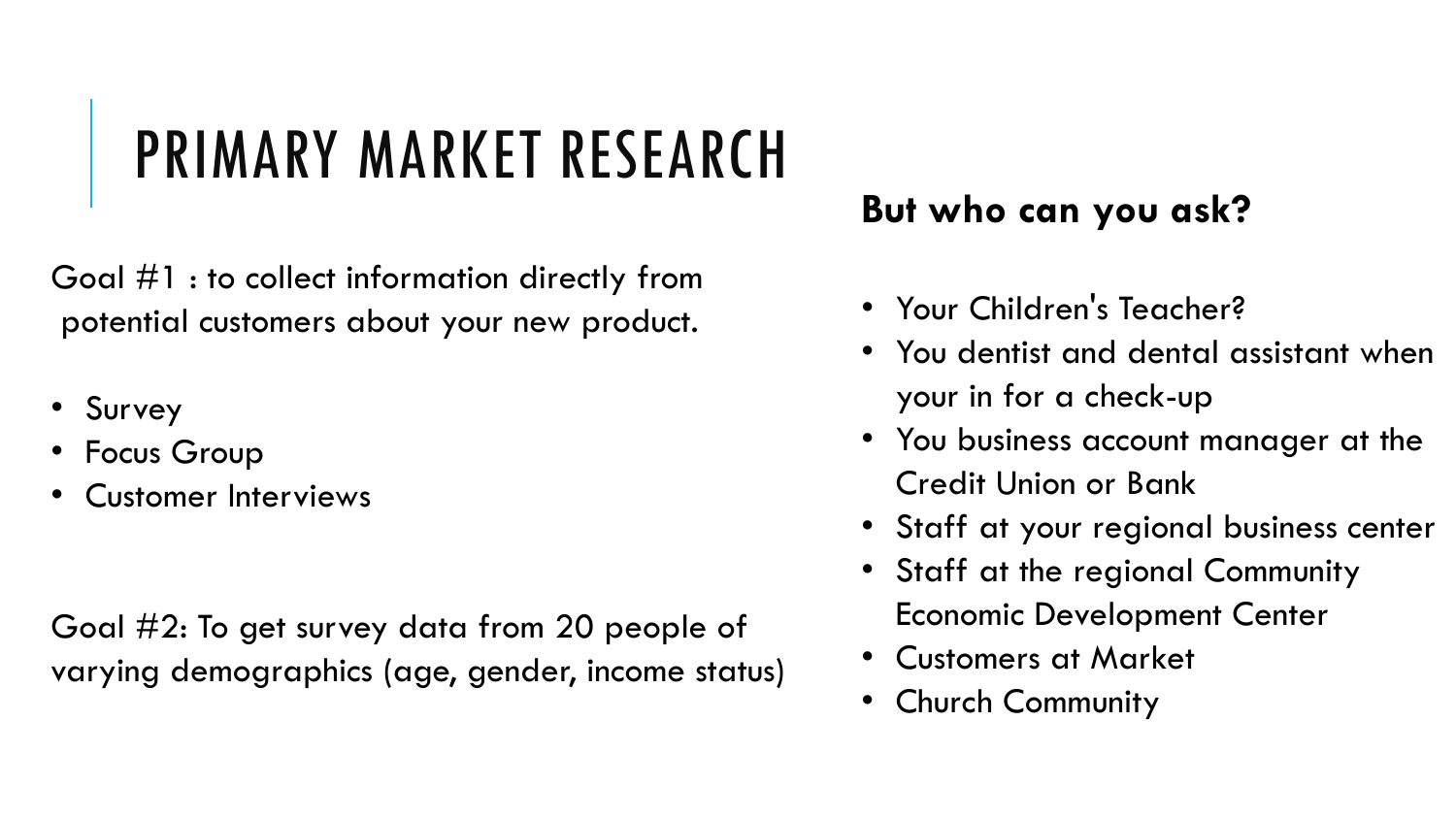## PRIMARY MARKET RESEARCH

### **Exercise**

In a group do some primary research on a potential handmade ice cream business.

Need one note taker /facilitator

Ask everyone at the table the questions as outlined

Summarize your findings in the last column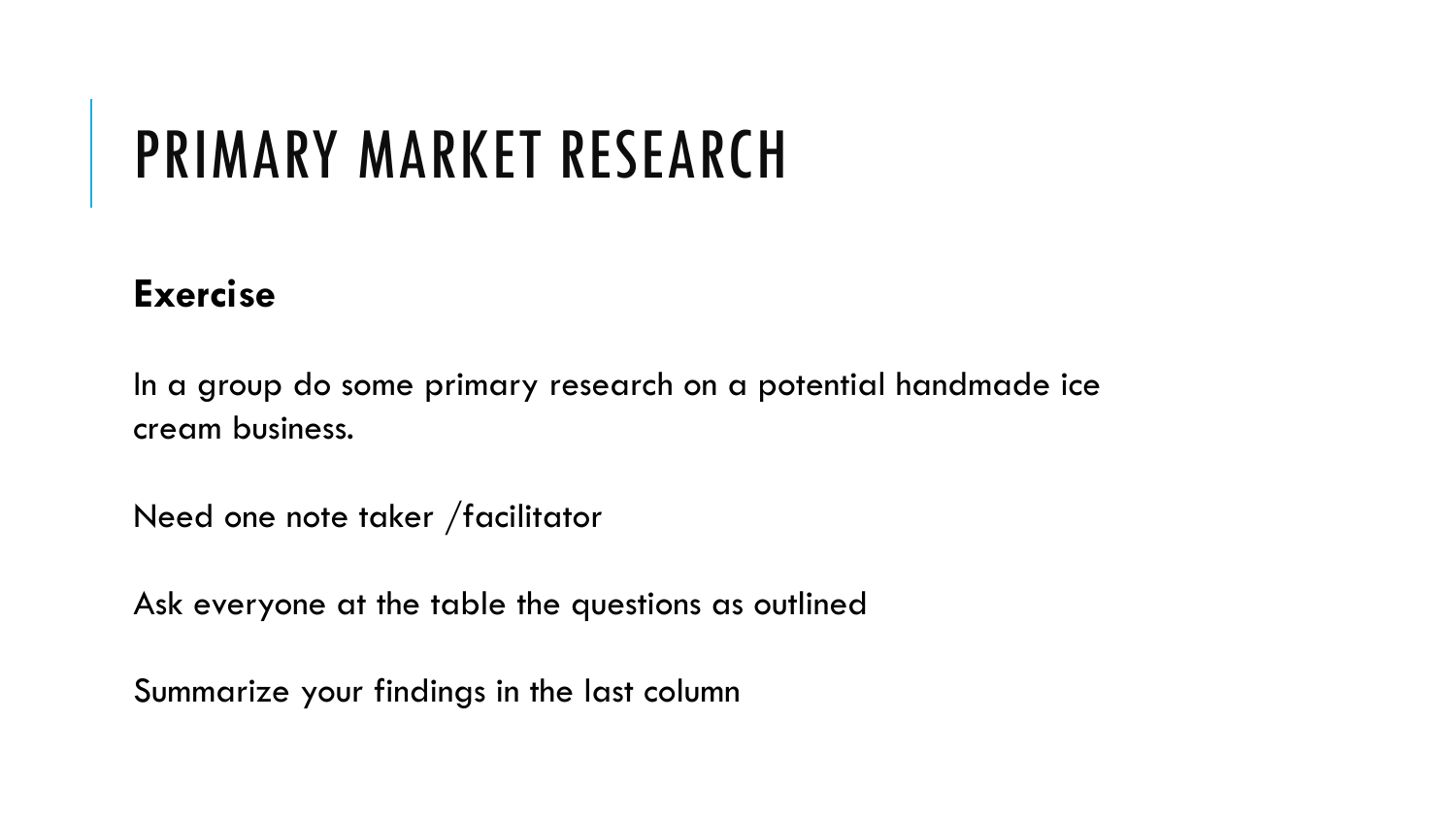# MARKET ASSESSMENT

| What is the demand for your product                                                              | Who are your competitors?                                  |
|--------------------------------------------------------------------------------------------------|------------------------------------------------------------|
| Where is are similar products being<br>sold?                                                     | What are their strengths                                   |
| If there isn't a similar product sold<br>locally where is it sold and how much is<br>being sold? | What are their weaknesses?                                 |
| Is there an excess in supply for your<br>product or is there a lack of supply?                   | What are your opportunities compared<br>to them?           |
| What makes your product special or<br>different?                                                 | What challenges will you face in<br>competition with them? |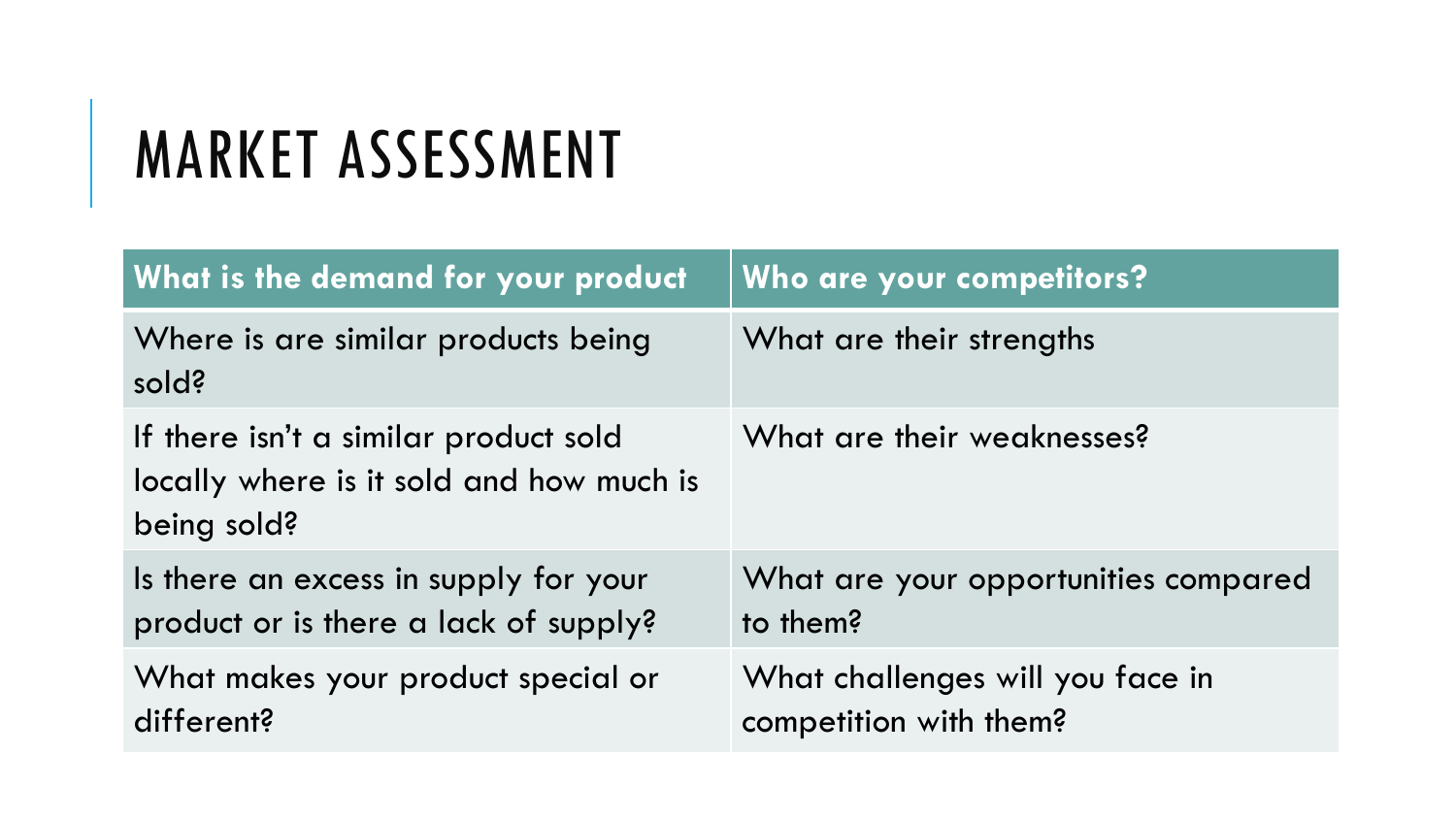## MARKET ASSESSMENT

| <b>Stores</b>               | Current<br>Average<br>Volume per<br> Week | Do you<br>Carry<br>Y/N | Avg Retail<br>Price Per $\_$<br>$ $ of | What Are Your<br>Top 3 Selling<br>Brands of | Would You<br> Be<br>Interested In<br>Carrying<br>Y/N | If Yes How<br>Much<br>Volume<br>Would<br><i>Initially</i><br>Carry Per<br>Week (in<br>$ unit\rangle$ | What is<br> The<br>Expected<br>Price<br>Markup | <b>Would You</b><br>lbe<br>$ $ Interested In $ $<br>any other<br>features or<br>products | Additional<br>Comments |
|-----------------------------|-------------------------------------------|------------------------|----------------------------------------|---------------------------------------------|------------------------------------------------------|------------------------------------------------------------------------------------------------------|------------------------------------------------|------------------------------------------------------------------------------------------|------------------------|
| Two Cow Ice Cream<br>Parlor |                                           |                        |                                        |                                             |                                                      |                                                                                                      |                                                |                                                                                          |                        |
| Big Moose Ice Cream         |                                           |                        |                                        |                                             |                                                      |                                                                                                      |                                                |                                                                                          |                        |
| Pino's                      |                                           |                        |                                        |                                             |                                                      |                                                                                                      |                                                |                                                                                          |                        |
| Paeseno Foods               |                                           |                        |                                        |                                             |                                                      |                                                                                                      |                                                |                                                                                          |                        |
|                             |                                           |                        |                                        |                                             |                                                      |                                                                                                      |                                                |                                                                                          |                        |
|                             |                                           |                        |                                        |                                             |                                                      |                                                                                                      |                                                |                                                                                          |                        |
|                             |                                           |                        |                                        |                                             |                                                      |                                                                                                      |                                                |                                                                                          |                        |
| Total                       |                                           |                        |                                        |                                             |                                                      |                                                                                                      |                                                |                                                                                          |                        |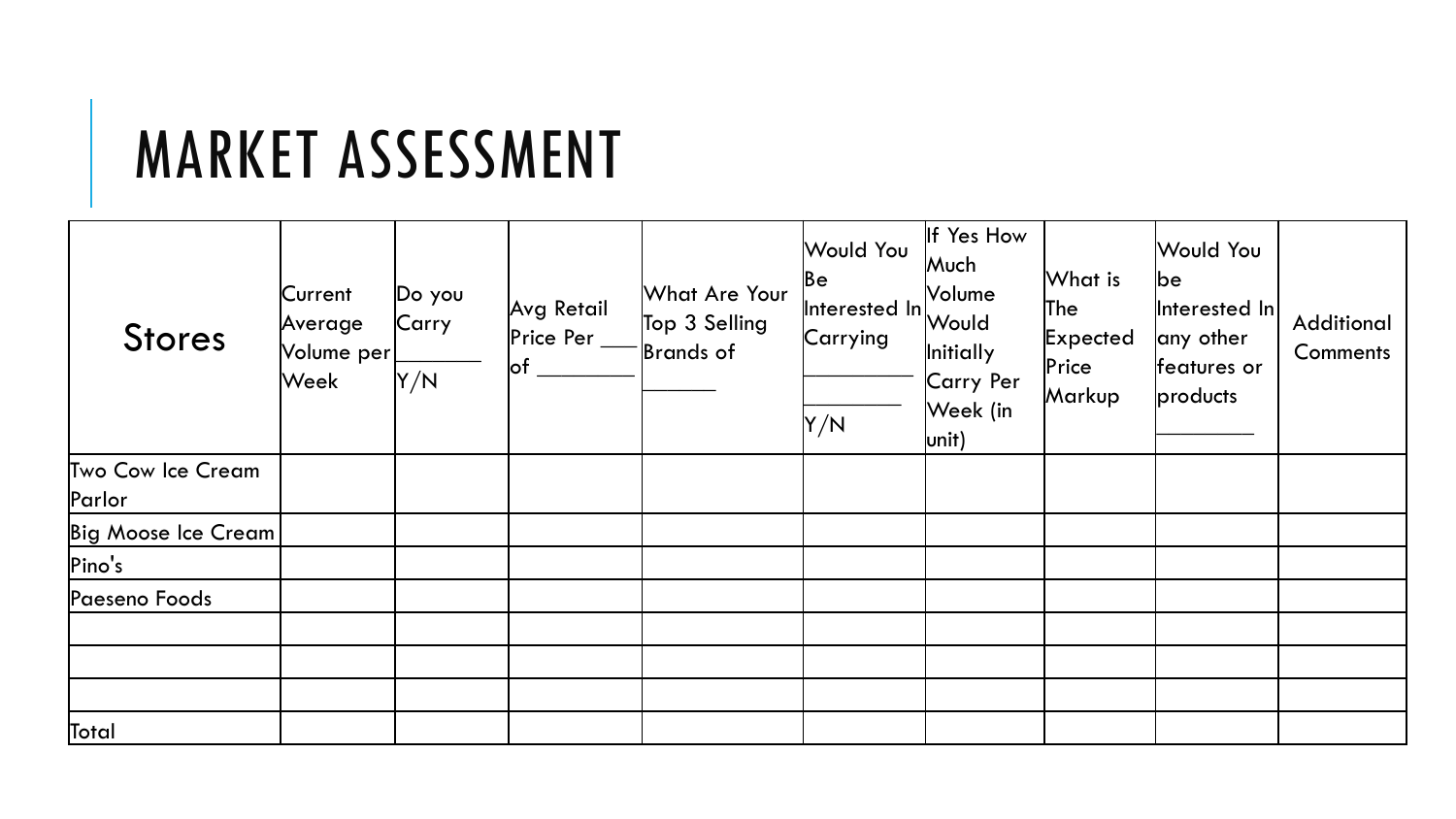# CUSTOMER DEMOGRAPHIC

- **1. What are the market trends**?
	- A. Is the market for the product growing? Is it slowing
- **2. Who are the highest likely customers to purchase your product?**
	- A. women, men, millennials, teenagers, kids, the household grocery shopper, grandparents, caregivers
	- B. What age are they?

### **3. What is their income bracket?**

A. Average spending on said product, average grocery spending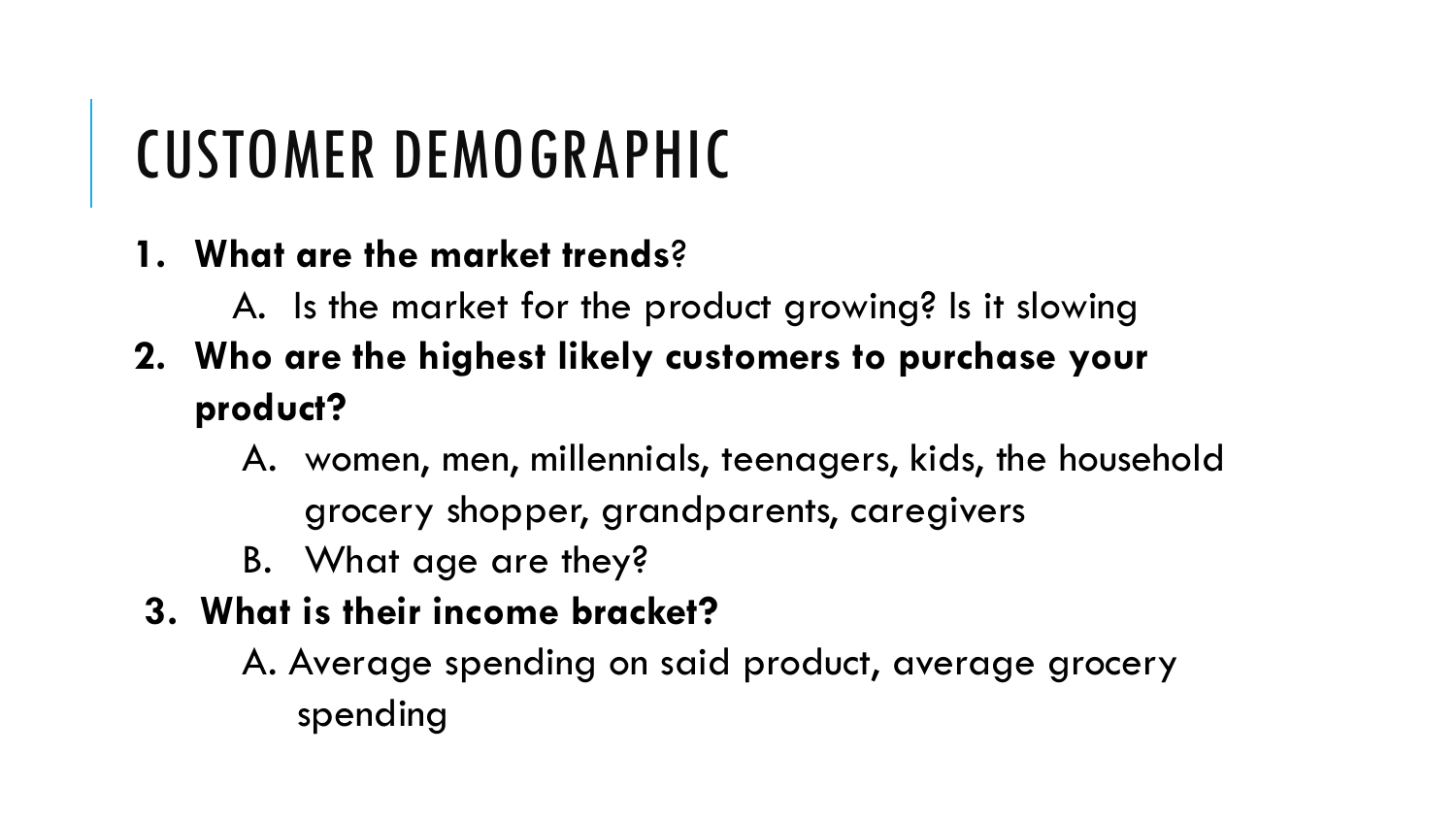# CUSTOMER DEMOGRAPHIC

- 4**. What are their shopping habits?**
	- A. Large super stores, several independent stores, farmers market, online
- **5. How many potential customers are there in your area?**

### **6. What is important to them?**

- A. Quality, ingredients, price
- B. Convenience, where it comes from

### **7. What are barriers to meeting their needs as customers?**

- A. Location
- B. Price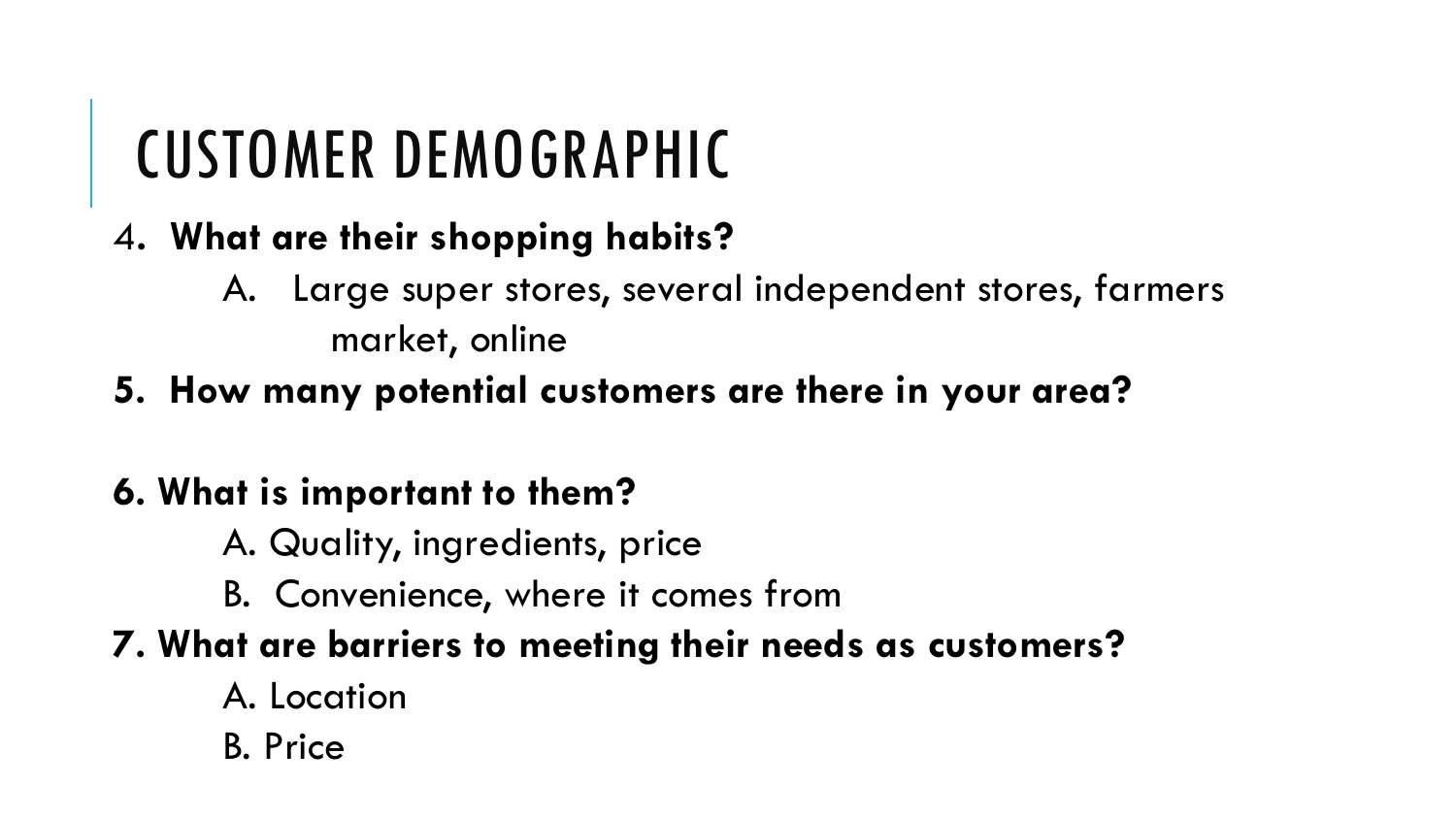## CUSTOMER DEMOGRAPHICS



#### I. DEMOGRAPHICS

| Population                         |        |
|------------------------------------|--------|
| Sault Ste. Marie, Ontario          | 75.141 |
| 2006 to 2011 population change (%) | 0.3    |
| <b>Total private dwellings</b>     | 33,901 |
| Population density per square km   | 336.6  |
| Land area square km                | 223.26 |

Source: Statistics Canada 2011

| Age Characteristics of a population: |        |  |
|--------------------------------------|--------|--|
| <b>Total: all persons</b>            | 75,140 |  |
| <b>Total Make:</b>                   | 36,115 |  |
| <b>Total Female:</b>                 | 39,030 |  |

Source: Statistics Canada 2011

| Population Breakdown by Sex and Age: |       |        |              |  |
|--------------------------------------|-------|--------|--------------|--|
| Age                                  | Male  | Female | <b>Total</b> |  |
| $0 - 4$                              | 1,805 | 1,650  | 3,450        |  |
| 59                                   | 1,715 | 1,735  | 3,450        |  |
| 10-14                                | 1,965 | 1,795  | 3,770        |  |
| 15-19                                | 2,405 | 2,305  | 4,705        |  |
| 20-24                                | 2,380 | 2,370  | 4,750        |  |
| 25-29                                | 2,050 | 2,170  | 4,220        |  |
| 30-34                                | 1,945 | 2,125  | 4,070        |  |
| 35-39                                | 1,915 | 2,085  | 3,995        |  |
| 40-44                                | 2,200 | 2,270  | 4,470        |  |
| 45.49                                | 2,735 | 3,095  | 5,830        |  |
| 50-54                                | 3,065 | 3,450  | 6,515        |  |
| 55-59                                | 2,850 | 2,965  | 5,810        |  |
| 60-64                                | 2,575 | 2,695  | 5,275        |  |
| 65-69                                | 1,880 | 2,125  | 4,005        |  |
| 70-74                                | 1,585 | 1,860  | 3,445        |  |
| 75-79                                | 1,365 | 1,620  | 2,985        |  |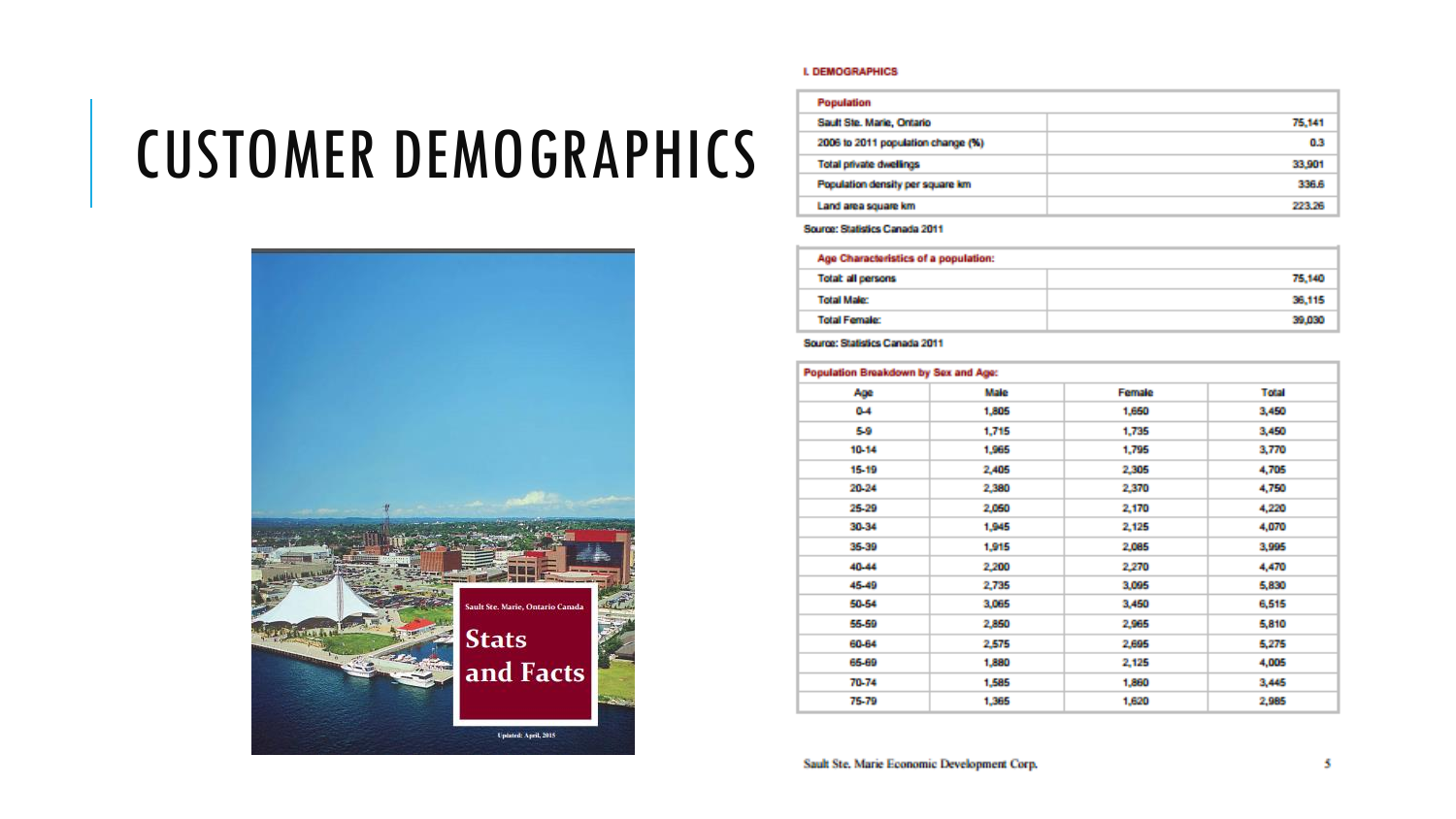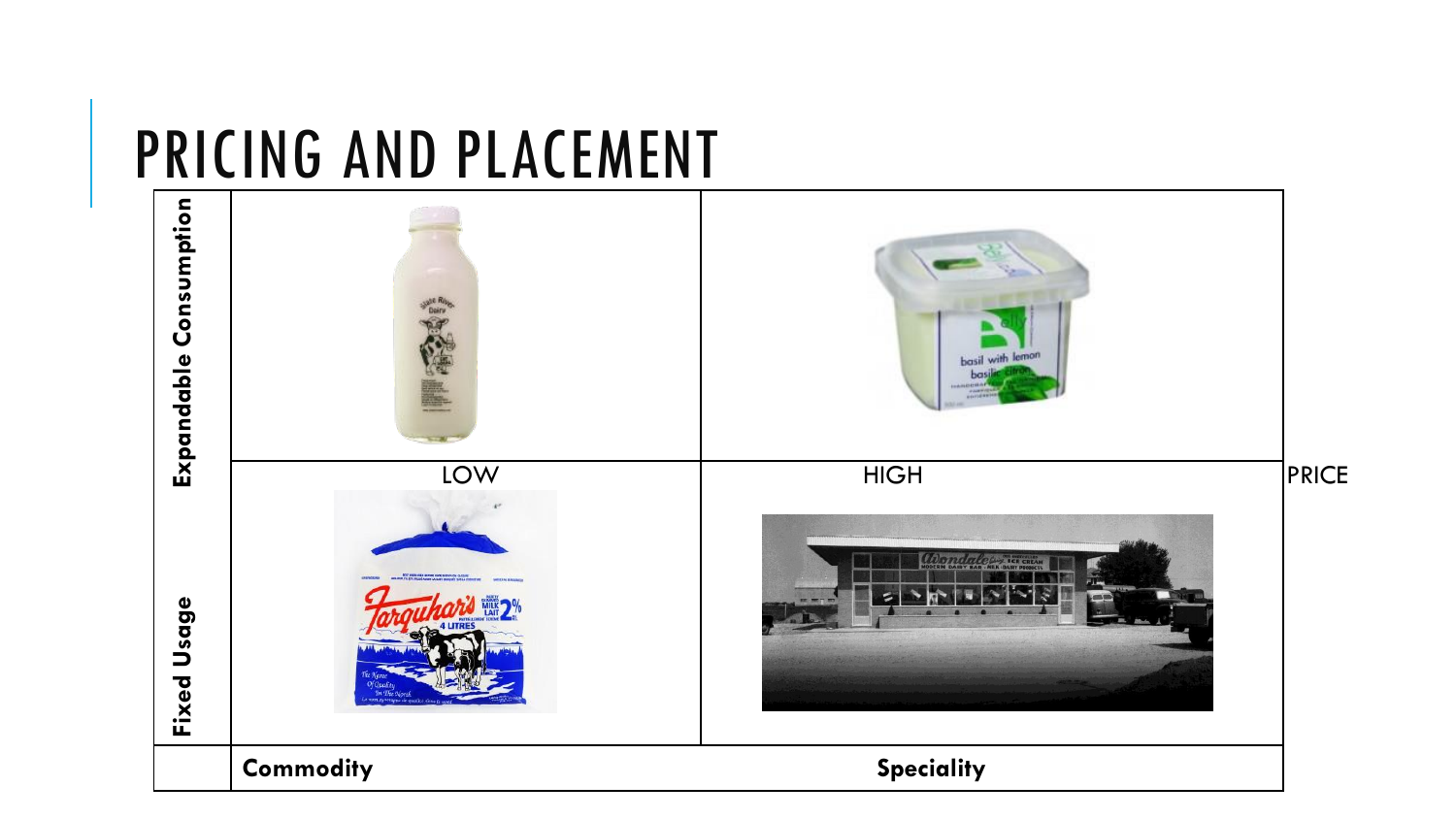### PRICING AND PLACEMENT  $3.99/ 2L$   $4.99/ 1.5L$   $6.99/473$  ml  $7.50/ 500$  ml



4.99/ 1.5L







Single Scoops range from \$2.50 – 3.75, with many add on features for extra prices.



Niagara On The Lake **Example 2018** Kingston **Picton** Picton



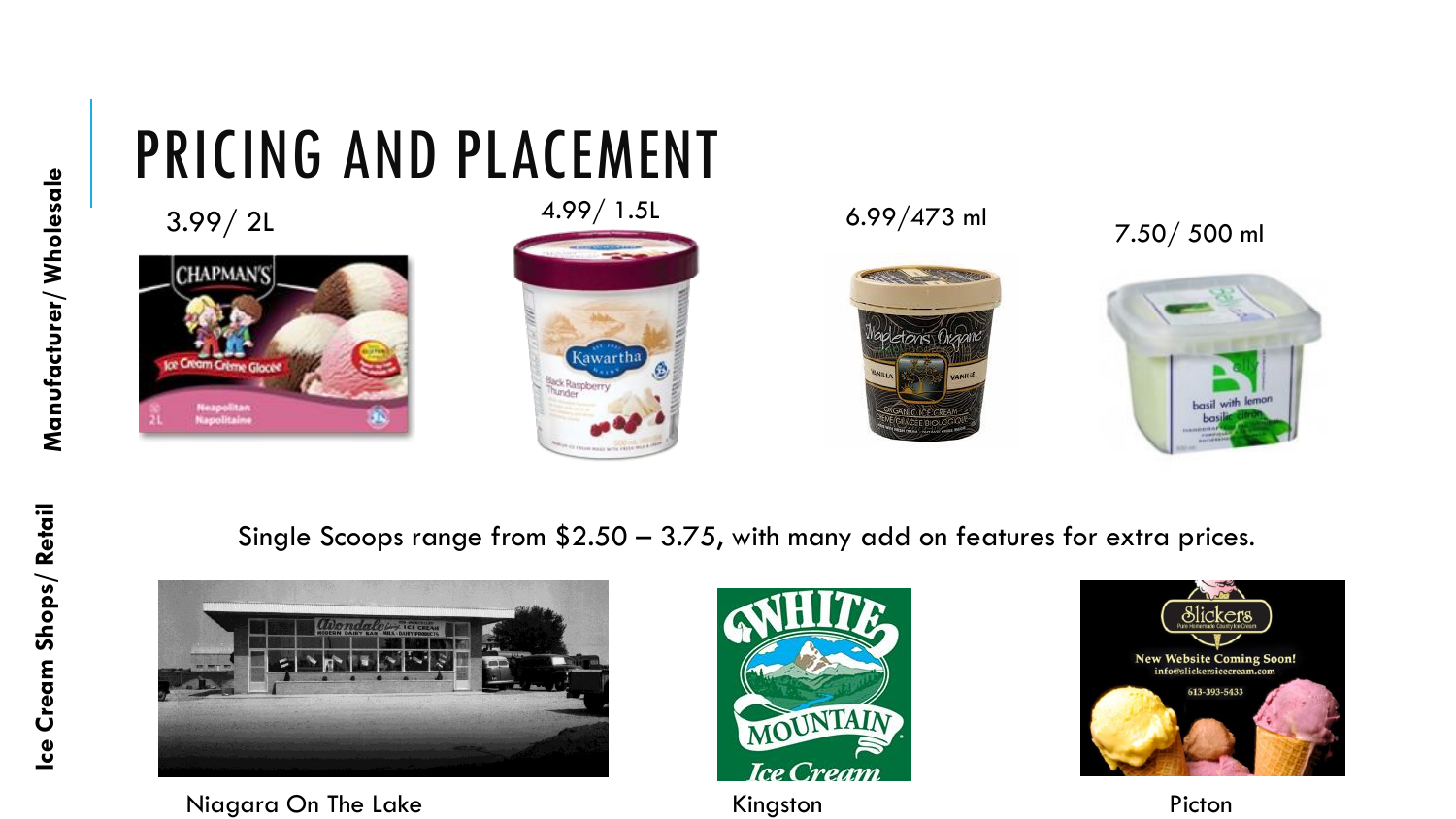



Tce Cream Parlour

Blend of high and low value foods Low to Med inventory turns due to customer volume

Affordable **Specialty** excursion/ Treat

Seasonal Customers Affordable

High Volume **Customers** 

**Products** 

High Value

**RBEN** Specialty

Low Med Volume **Customers**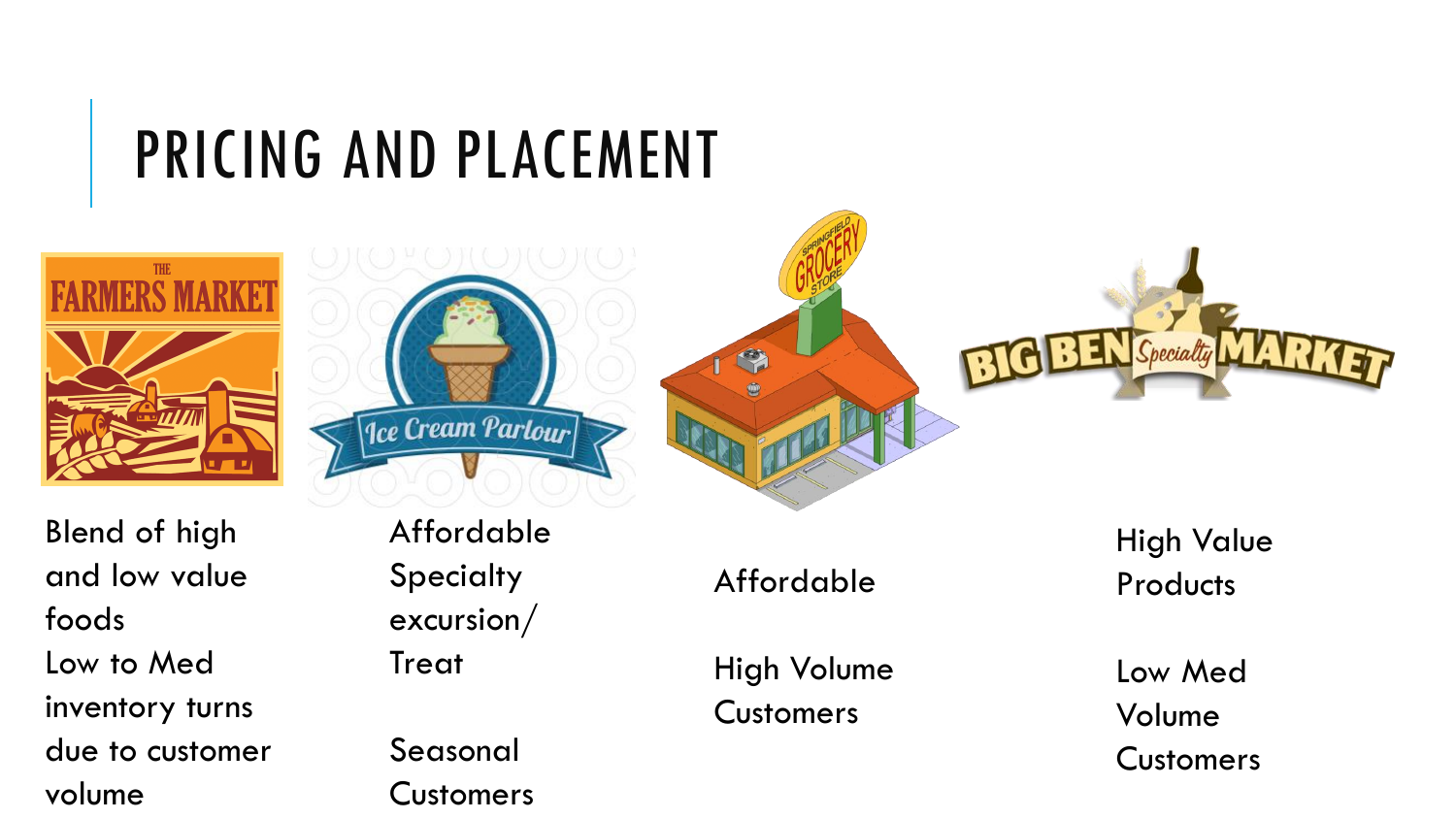### BRINGING IT TO MARKET



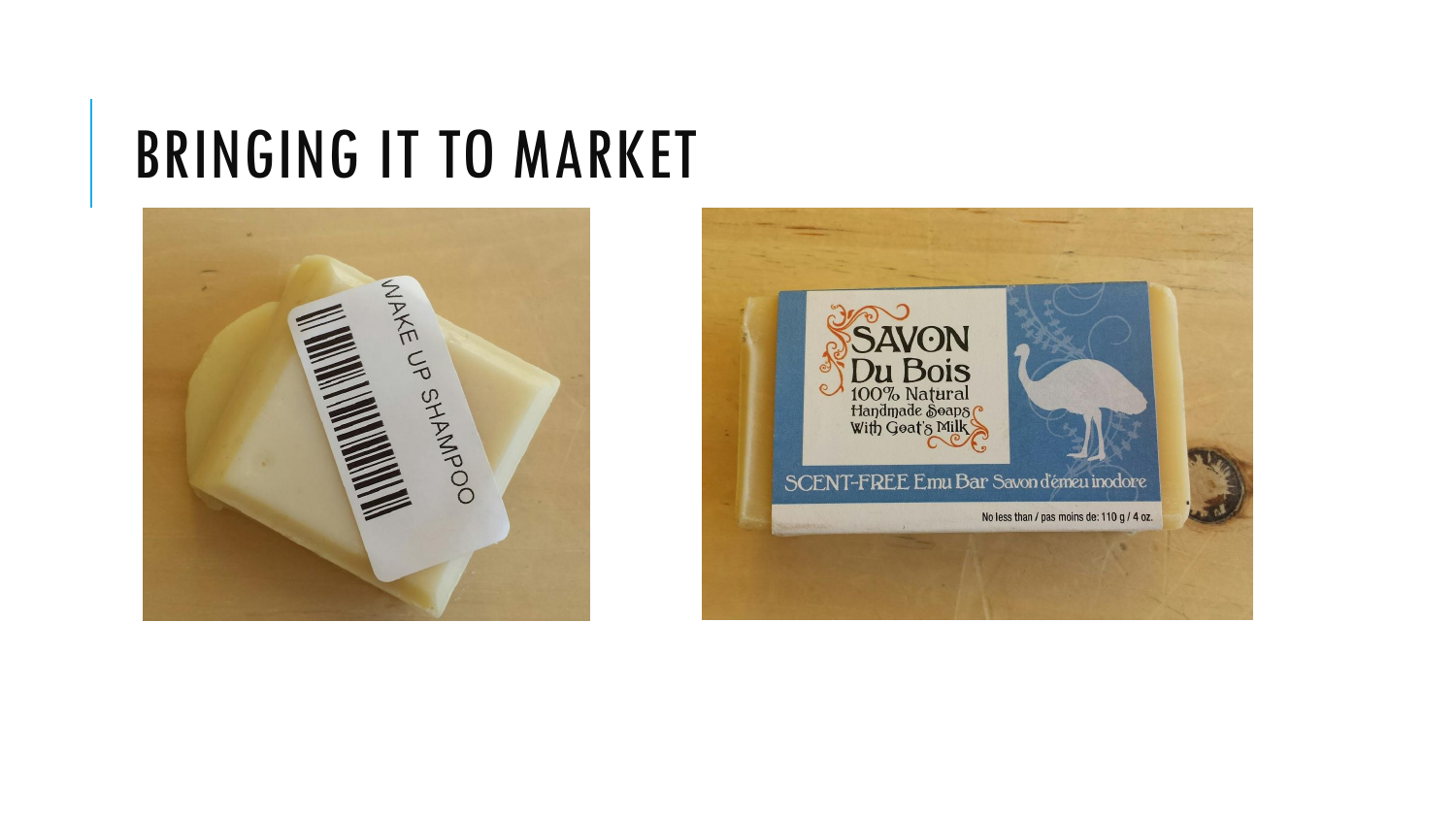# BRING IT TO MARKET **For Retail Businesses**

- **Presentation**
	- Branding
	- Signage
	- Clear Pricing
- **Customer Service**
	- Knowledgeable Staff
	- Sell the product
	- Be willing to help
	- Offer solutions
- **Name Recognition**
	- How will they remember who you are?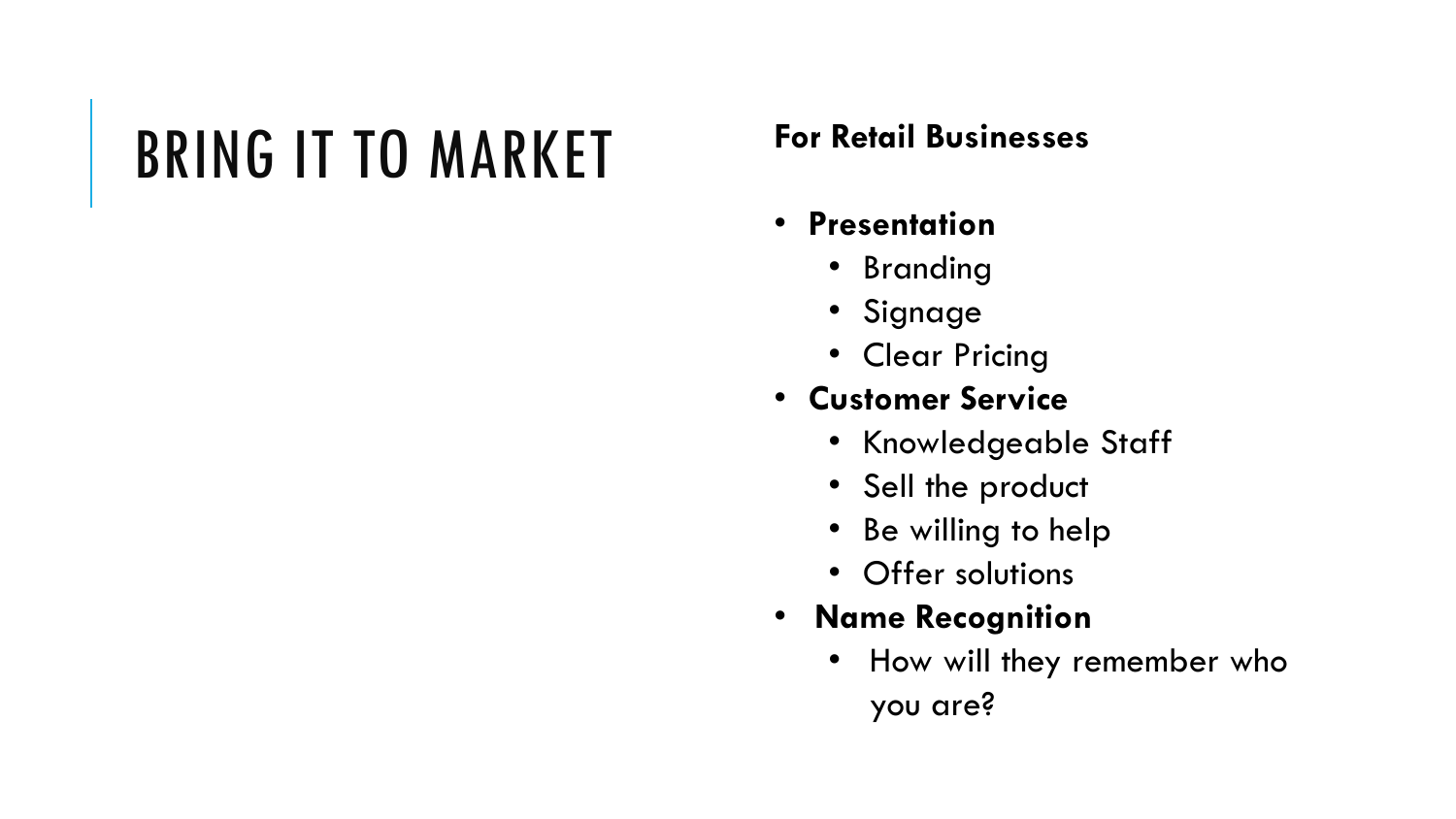### **For Wholesale Businesses**

# BRING IT TO MARKET

### **Packaging**

- Good Labeling
- Packaging

### **Promotional Material**

- Shelf Talkers
- Bag Stuffers
- Coupons
- Provide retailer with sample and demo product

### **Educational Material for store staff**

- Why are you special
- What is in your products
- How is your product made
- Answer all the specialty diet questions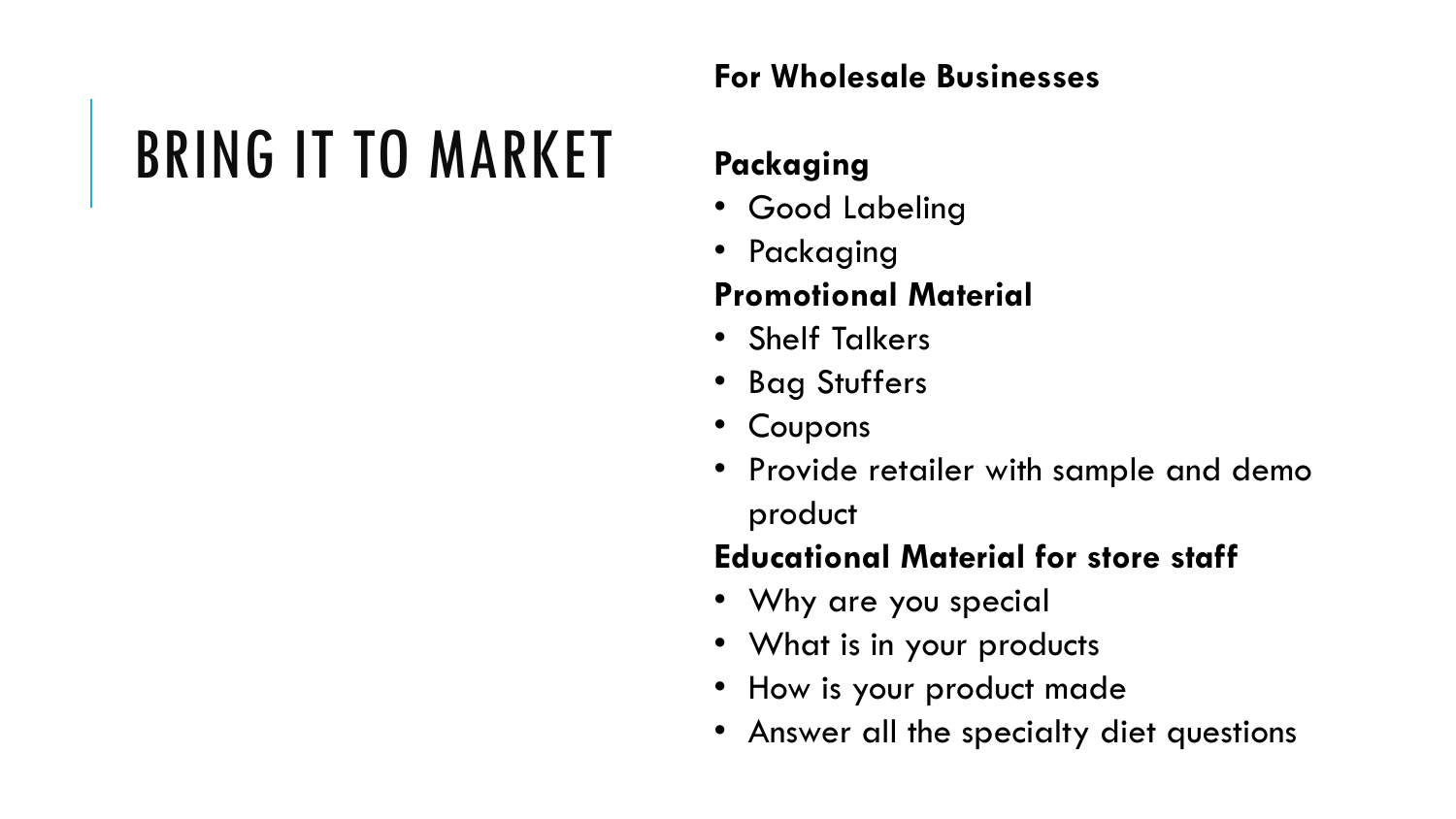### BRINGING IT TO MARKET





No label Well crafted label with key information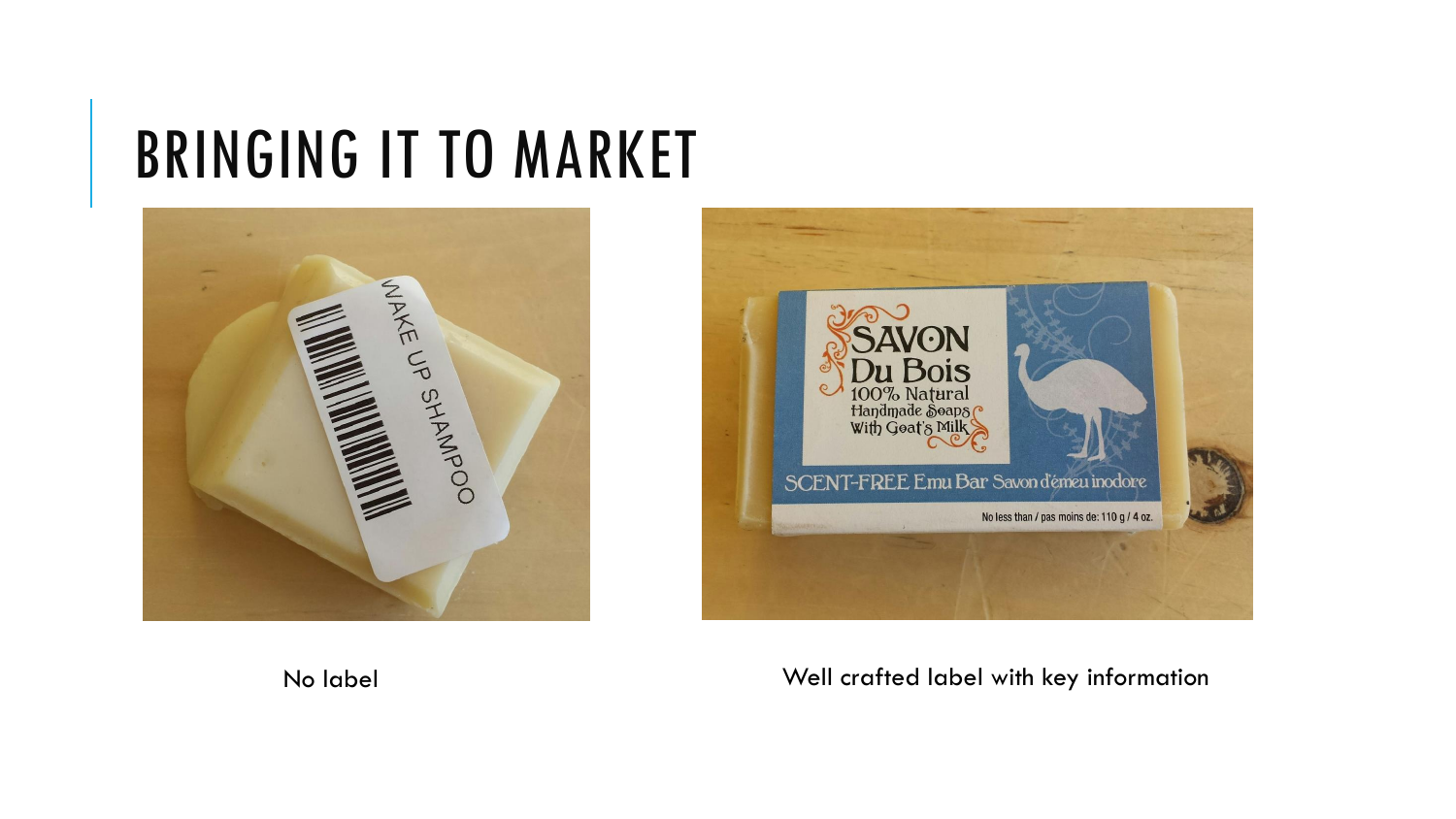# BRING IT TO MARKET



Taped on Label



Waterproof Label with nutritional information and Barcode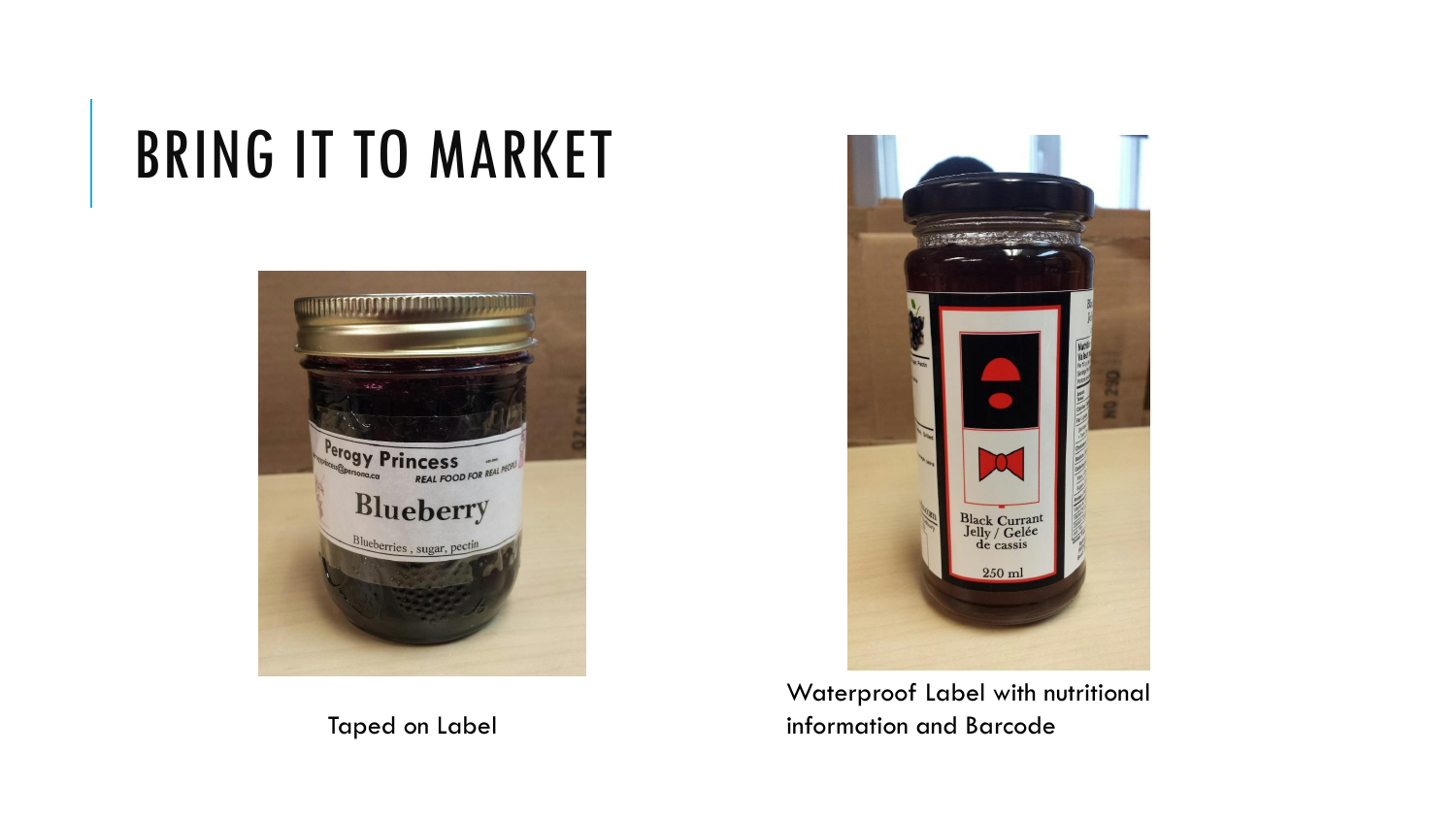## SUMMARY

- Research, Research, Research
- Cost of Production and Pricing
- Product Packaging and Branding
- Complete a business plan